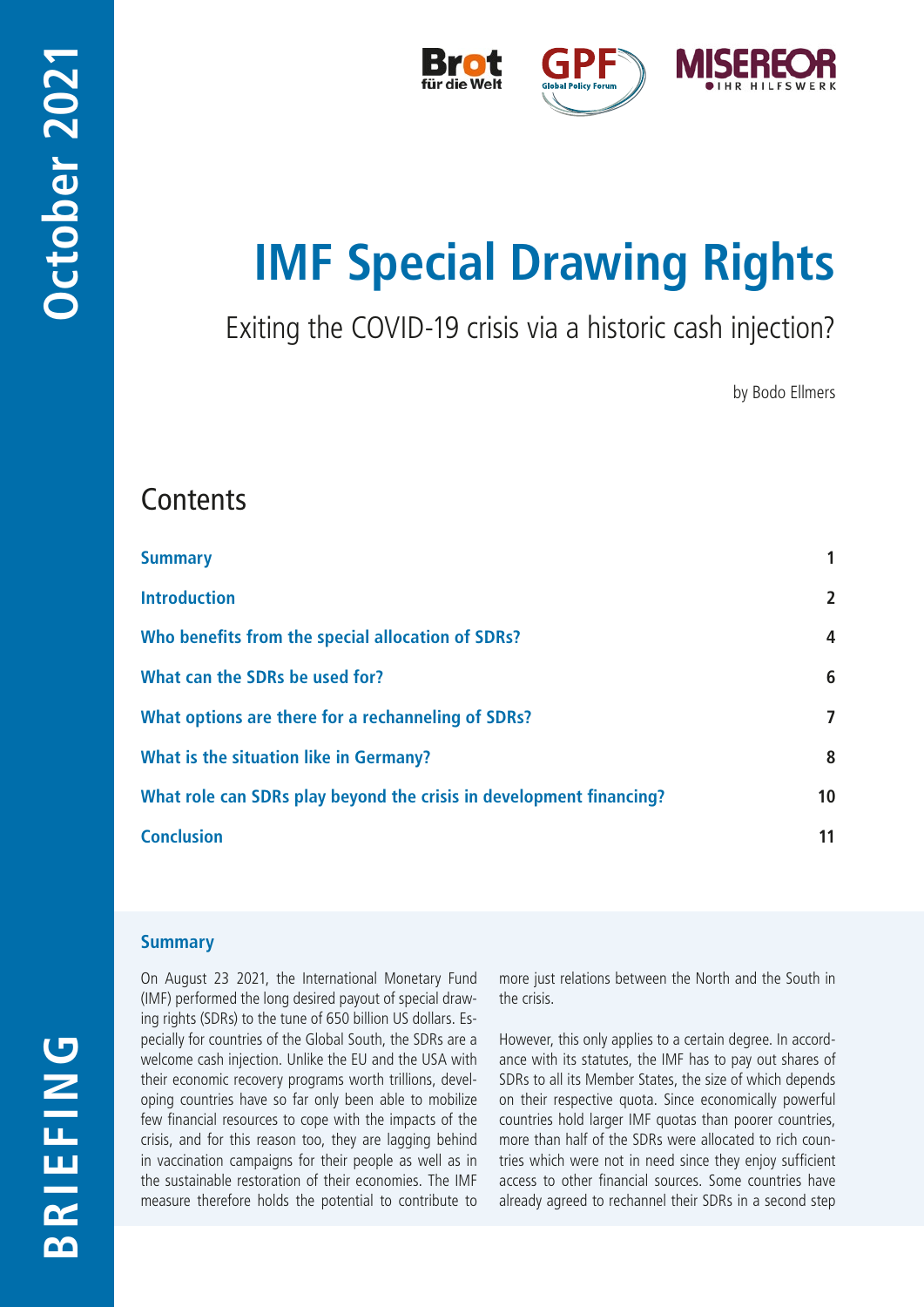<span id="page-1-0"></span>to the benefit of more needy countries. This would reduce the proportion of unused SDRs and thus further enhance the effectiveness of the IMF measure. To achieve this, the G7 Summit has set a target of 100 billion US dollars. Various channels can theoretically be used for this purpose, ranging from existing IMF facilities through multilateral development banks to specialized funds for vaccines or measures to tackle climate change.

Owing to its high IMF quota, Germany has unwittingly become a chief beneficiary from SDR allocation, having raked in the huge sum of 25.5 billion SDRs (30.8 billion euros), more than 5 percent of the entire allocation. In Germany, the context is more complicated than in other

countries since allocations first go to the German central bank (Bundesbank), while the Federal Government holds responsibility for financing development cooperation and environment policy expenditure.

The Federal institutions are therefore called upon to come up with an arrangement over the next few weeks which would allow Germany to contribute its fair share and allocate the SDRs to their true purpose. This is all the more important since, in the future, SDRs could more and more frequently be playing a role not only in international crisis management, but also in development and climate financing in general.

# **Introduction**

In August 2021, the IMF took the long awaited decision to perform a new allocation of special drawing rights (SDRs) to the tune of 650 billion US dollars. This measure can be regarded as the financially most significant response on the part of an international organization to date to combating the economic impacts of the corona crisis.

The operation aims to provide additional finance for countries in severe need. At the beginning of the COVID-19 crisis, in spring 2020, emerging economies and developing countries in particular were suffering from a record flight of capital. In just a few weeks, private investors withdrew almost 100 billion US dollars and transferred them to what they believed to be safer havens in the Global North. This caused foreign exchange reserves to drop to critical levels in many countries. Payment defaults threatened to trigger systemic debt and financial crises. The lack of foreign exchange also meant that important goods, including food and medicine, could no longer be imported in sufficient amounts.

In the countries of the Global North, the central banks formed an important pillar of crisis response. Only through massive asset purchases by the central banks were the governments in Europe and the USA in a position to conduct an expansive fiscal policy and finance the arising budget deficits at favorable conditions. The government was thus empowered to finance social protection programs and subsidies of hitherto unknown extent and thus mitigate the impact of the crisis on the economy and the population. Neither was financing vaccination programs a problem for the rich countries under these conditions.

Governments in the soft currency countries of the Global South did not have this option, which is why the crisis had a greater impact there and is more persistent. The United Nations warned that the unequal capacity among countries to respond to the crisis would lead to a diverging world, to a further drifting apart of richer and poorer countries. Development progress achieved in the Global South with a considerable effort over decades is being nullified by the crisis. In many places, Agenda 2030 is threatening to become derailed, while the Sustainable Development Goals are running the risk of getting out of reach.<sup>1</sup>

Since the onset of the crisis, there have been discussions in the United Nations framework regarding how the international community can support developing countries in financing the consequences of the crisis while also continuing the implementation of the Agenda 2030 for Sustainable Development in crisis conditions. In the UN Special Process on "Financing for Development in the Era of COVID-19 and Beyond", the political option of a special SDR allocation was soon addressed.

The German Federal Government supported the special allocation right from the start. Federal Chancellor Merkel devoted her short speaking

<sup>1</sup> <https://news.un.org/en/story/2021/04/1089542>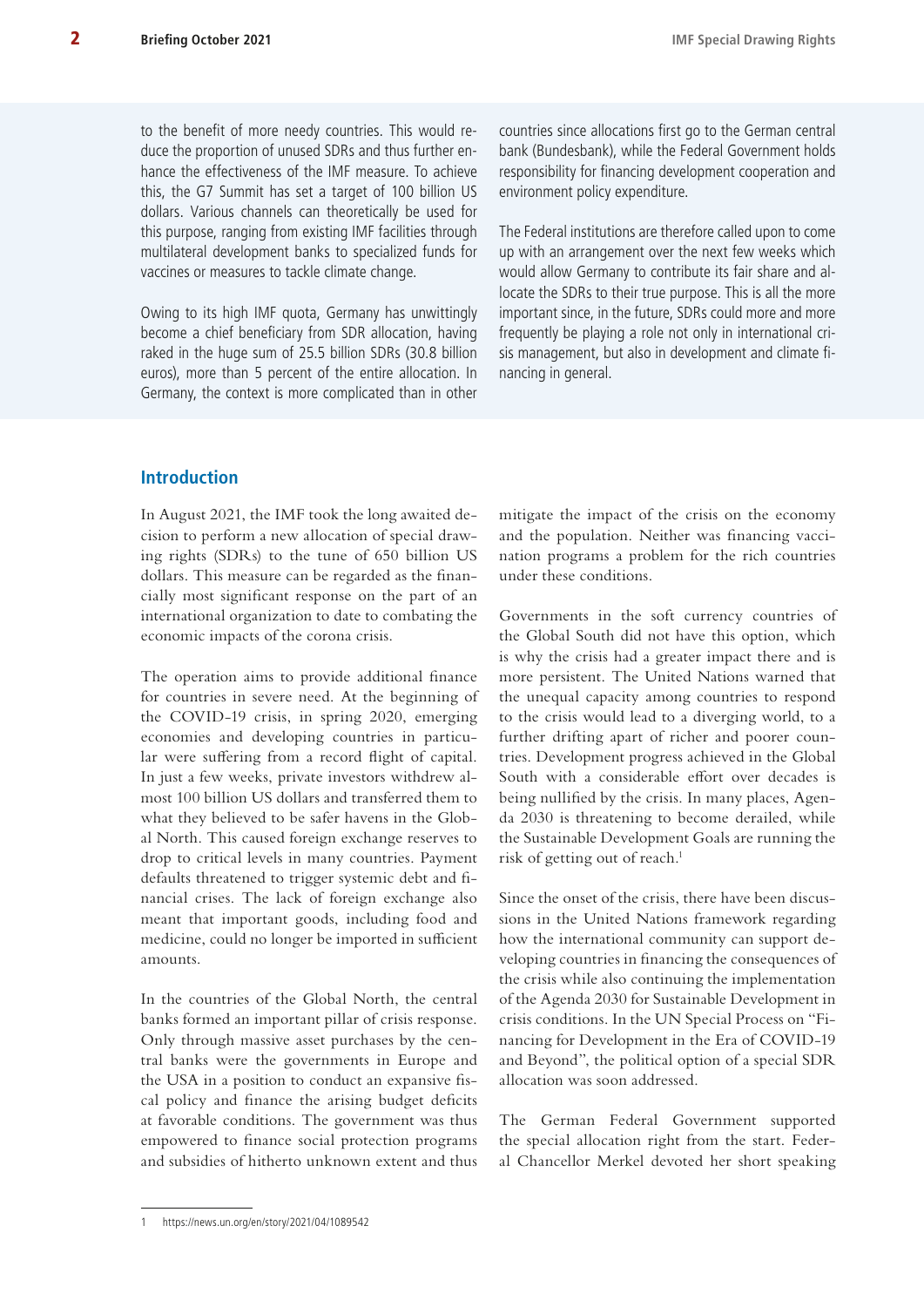#### **What are Special Drawing Rights?**

SDRs are an international reserve asset which was introduced by the IMF in 1969. Their value is based on a basket of five hard currencies (US dollars, euros, pounds sterling, yen, renminbi). Within certain limits, they can be changed into these currencies and used for payments at any time. The SDRs' advantage compared to loans from conventional IMF facilities is that they do not have to be repaid, and that their use is not subject to any policy conditions.

If a country changes its SDRs into a currency, a low interest rate, currently at 0.05% per annum, becomes due which has to be paid to the IMF's SDR department. Including the allocation on August 23 2021, 660.7 billion SDRs (approx. 800 billion euros) have so far been paid to the IMF Member States. The 2021 allocation is the largest in the IMF's history. Its purpose is to serve long-term demand for currency reserves and support Member States in coping with the COVID-19 crisis.

Source: IMF ([https://www.imf.org/en/About/Factsheets/](https://www.imf.org/en/About/Factsheets/Sheets/2016/08/01/14/51/Special-Drawing-Right-SDR) [Sheets/2016/08/01/14/51/Special-Drawing-Right-SDR\)](https://www.imf.org/en/About/Factsheets/Sheets/2016/08/01/14/51/Special-Drawing-Right-SDR)

time at the first high-level event of the UN Special Process in May 2020 to explicitly pronounce Germany's approval of this policy option.<sup>2</sup> Informally, it has been claimed that the overwhelming majority of the IMF Member States were already backing the special allocation at an early stage.

That it was not before August 2021 when the allocation ultimately got underway is due to the USA's resistance under the Trump administration in combination with the IMF's complex governance structure. The measure called for the support of IMF members accounting together for at least 85 % of the IMF's voting rights. The IMF's plutocratic governance model, in which economic power is the most significant factor regarding voting power, gives the USA 16.5% of voting rights in the IMF, and thus a de facto veto right for all key decisions, including for SDR special allocation.<sup>3</sup>

Only the change of government in the USA in January 2021 led to the necessary majorities in the IMF, since the new Biden administration also gave the go-ahead for SDR allocation as part of its strategy of revitalizing US-led multilateralism.

This fundamental decision triggered a relatively complex process within the IMF. The key steps were:

- **»** IMF experts determined the level of allocations with a technical method.
- **»** IMF Director Kristalina Georgieva presented the proposal to the IMF decision-making bodies.
- **»** On July 8 2021, the IMF Executive Board approved allocation.
- **»** On August 2 2021, the IMF Board of Governors approved allocation.
- **»** On August 23 2021, the SDRs were credited to the Member States' accounts.

De facto, not only the time but also the level of the SDR special allocation was determined by the political situation in the USA. In accordance with US-American law, parliament's consent is required if the level of the cumulative allocation of SDRs to the USA exceeds the quota in the IMF. Receiving consent would, on the one hand, have taken too much time, while, on the other, not necessarily have been guaranteed. Hence the "technical" proposal by the IMF experts remained below the politically problematic allocation level stipulated by US  $law<sup>4</sup> - with the USA constituting just one of the$ 190 IMF Member States.

All in all, neither the time nor the level of the allocation is needs-oriented but is instead determined by the political conditions. From the angle of possible beneficiaries, allocation already in spring 2020, when developing countries and emerging economies were acutely suffering from massive capital flight, would have been optimal. Opinions are divided regarding the optimal level of allocations. Already in March 2020, UNCTAD had called for an allocation to the tune of one billion US dollars, as part of a 2.5 billion dollar rescue package for the Global South which was also supposed to contain debt relief and fiscal transfers.<sup>5</sup> Civil society put demand at three billion US dollars.<sup>6</sup>

So one can conclude that the difficult political conditions have led to a classic "too little – too late" problem. The SDR allocation should have come

<sup>2</sup> Cf.<https://www.globalpolicy.org/en/publication/financing-development-era-covid-19-and-beyond>

<sup>3</sup> <https://www.imf.org/en/About/executive-board/members-quotas>

<sup>4</sup> <http://uscode.house.gov/statutes/pl/90/349.pdf>

<sup>5</sup> [https://unctad.org/system/files/official-document/gds\\_tdr2019\\_covid2\\_en.pdf,](https://unctad.org/system/files/official-document/gds_tdr2019_covid2_en.pdf) p. 11

<sup>6</sup> <https://www.latindadd.org/2021/02/12/civil-society-organizations-call-for-quick-special-drawing-rights-allocation/>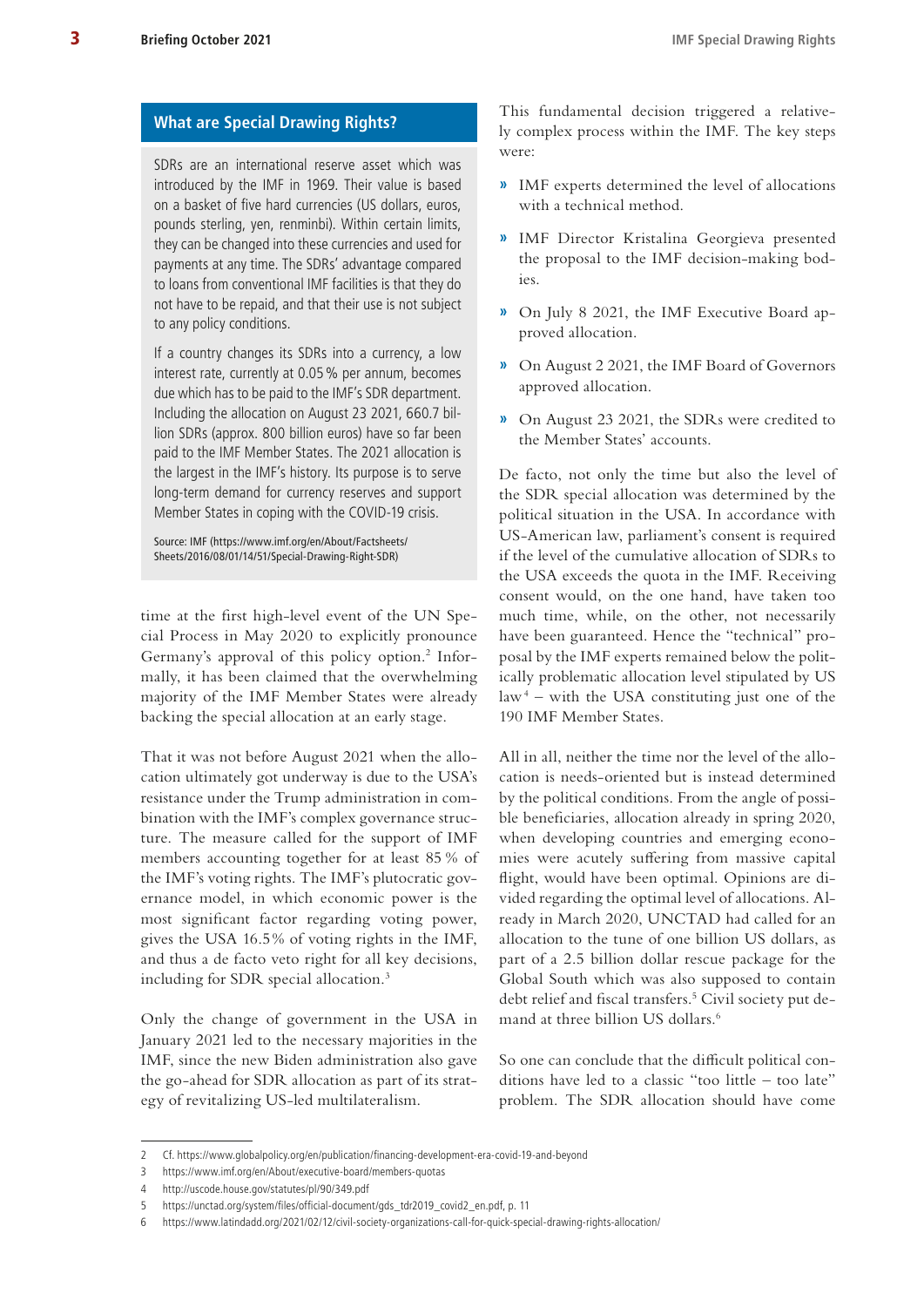<span id="page-3-0"></span>earlier, and with a greater volume. It is therefore recommendable to also add the mode of future allocations to the debate on IMF reform. If the IMF, as an institution, and the SDRs, as an instrument, are to play a more effective role in global crisis management in the future, then better approval procedures for allocation ought to be considered. For example, an automated and rule-based procedure could significantly accelerate the process and help make future allocations more needs-oriented.

#### **Who benefits from the special allocation of SDRs?**

The motive for allocation was to provide additional liquidity for countries with financial problems to stabilize their balance of payments while creating new fiscal resources to combat crisis impacts and restore the economy.7

However, the problem is that owing to the quota system, the IMF paid out the largest share of SDRs to the countries with the least need. The current set of IMF rules stipulates that each Member State receive a share of a new SDR special allocation corresponding to its IMF quota. In similar manner to the distribution of voting power, the quota is also based on a complex formula the key factor of which is the respective economic power.

This means that the largest share of IMF special allocations goes to the USA, totaling 79.5 billion SDRs, or 17.43 percent.<sup>8</sup> However, the USA has the privilege of controlling the US dollar, in which the lion's share of international transactions is dealt. The USA is the world's only country which can finance imports in its own currency, so that it has the least need for SDRs. In contrast, SDR allocations are particularly important for the developing countries because these represent valuable access to hard currency. Thus most recipients of special allocations will seek to change their SDRs into US dollars in order to make use of them in transactions.

Germany is given generous consideration, too. More precisely, the German central bank (Deutsche Bundesbank), for in Germany, the IMF law dating back to 1976 prescribes that new SDR allocations are initially paid to the independent central bank, whereas in the USA, for example, they are credited to the Exchange Stabilization Fund, which is directly accountable to the Ministry of Finance.

Thanks to its IMF quota of 5.6 percent, Germany receives around 25.5 billion SDRs, which, based on the exchange rate of August 23 2021, corresponds to 30.8 billion euros, which the Federal Bank intends to enter as currency reserves. They would correspondingly just extend the central bank´s balance sheet.<sup>9</sup> As a rule, however, "exports world champion" Germany earns sound trade balance surpluses, and, even in times of crisis, tends to be a "safe haven" rather than a victim of international capital flight, so that it really has no need for high currency reserves. This means that they are lying idle and without being used in the Bundesbank accounts.

The emerging economies and developing countries receive a total of just 193 billion SDRs (275 billion US dollars, i.e., at just below 42%, less than half of the allocation. What is most problematic about the distribution is that the poorest countries, the Low Income Countries or LICs, receive the smallest amount. All 31 LICs together, which account for 10 percent of the world's population, are only receiving SDRs to the tune of 21 billion US dollars, i.e. a mere 3% of the latest SDR allocation.<sup>10</sup>

The SDRs nevertheless represent a substantial sum. For comparison, in 2020, all donor countries together only provided 161 billion US dollars for Official Development Assistance, ODA. So SDR allocation to emerging economies and developing countries corresponds to global ODA spending over nearly two years. And whereas a considerable share of ODA money remains in the donor countries, or stays in the apparatus as transaction costs, the SDRs are transferred in full to IMF Member States, without being subject to policy conditions. No wonder new SDR allocation has lately been right at the top of the political agenda among the governments of the Global South.

<sup>7</sup> Cf. the statements by IMF Director Kristalina Georgieva and IMF Press Spokesman Gerry Rice in [https://www.latindadd.org/2021/02/12/civil-society](https://www.latindadd.org/2021/02/12/civil-society-organizations-call-for-quick-special-drawing-rights-allocation/)[organizations-call-for-quick-special-drawing-rights-allocation/,](https://www.latindadd.org/2021/02/12/civil-society-organizations-call-for-quick-special-drawing-rights-allocation/) S. 11

<sup>8</sup> Cf. for country allocation: <https://www.imf.org/en/Topics/special-drawing-right/2021-SDR-Allocation>

<sup>9</sup> The German Bundesbank's reply to written inquiries by civil society

<sup>10</sup> <https://www.imf.org/en/News/Articles/2021/08/23/pr21248-imf-managing-director-announces-the-us-650-billion-sdr-allocation-comes-into-effect>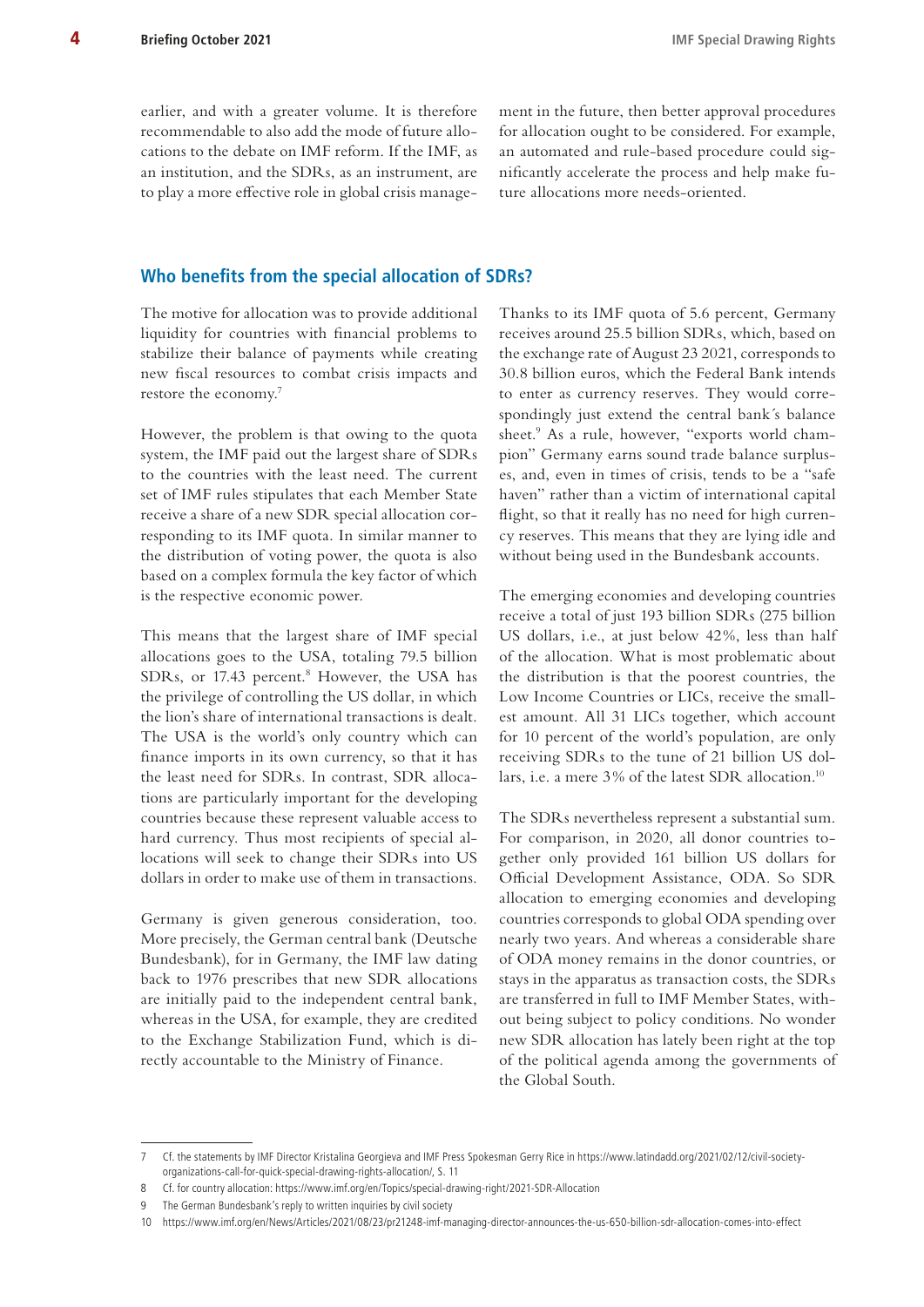

Source: Financial Times, based on IMF data

In a survey, the rating agency Standard & Poor´s (S&P) analyzed the impact which the most recent SDR allocation had had on the solvency and creditworthiness of 44 emerging economies and developing countries valued with the rating "B+" or lower.11 S&P first arrives at the insight that the corona crisis really has caused solvency crises. Foreign exchange revenue of the group of countries analyzed dropped by 4.8 percent in the crisis year of 2020, and hence even more strongly than their economic performance. The group's net reserves (excluding Argentina, Iraq and Turkey) had shrunken by 25% or 72.1 billion US dollars to just 220 billion US dollars within just one year.

The S&P survey concludes that with the current allocation, reserve adequacy was restored, i.e. foreign exchange reserves were raised to a sustainable level, in a mere 5 of the 44 countries examined – in

Benin, El Salvador, Jordan, Zambia and Togo. The reason for this small number is that the countries analyzed are relatively small economies which received only little of the SDR pie owing to the allocation formula being based on the IMF quota.

However, if the rich IMF Member States were to declare their willingness to redistribute 42% of their share of the SDR allocation, all the countries examined would once again achieve a sustainable level of foreign exchange reserves, according to the S&P survey. The stabilization of these countries would also have a positive impact on worldwide economic growth as a whole, so that it would indirectly benefit all countries.

Already after the 2009 allocation, it became apparent that too large a share of SDR allocations was ending up in countries not in any need of them, and

<sup>11</sup> <https://www.spglobal.com/ratings/en/research/articles/210622-an-sdr-is-born-the-imf-creates-a-reserve-asset-for-low-income-countries-12007184>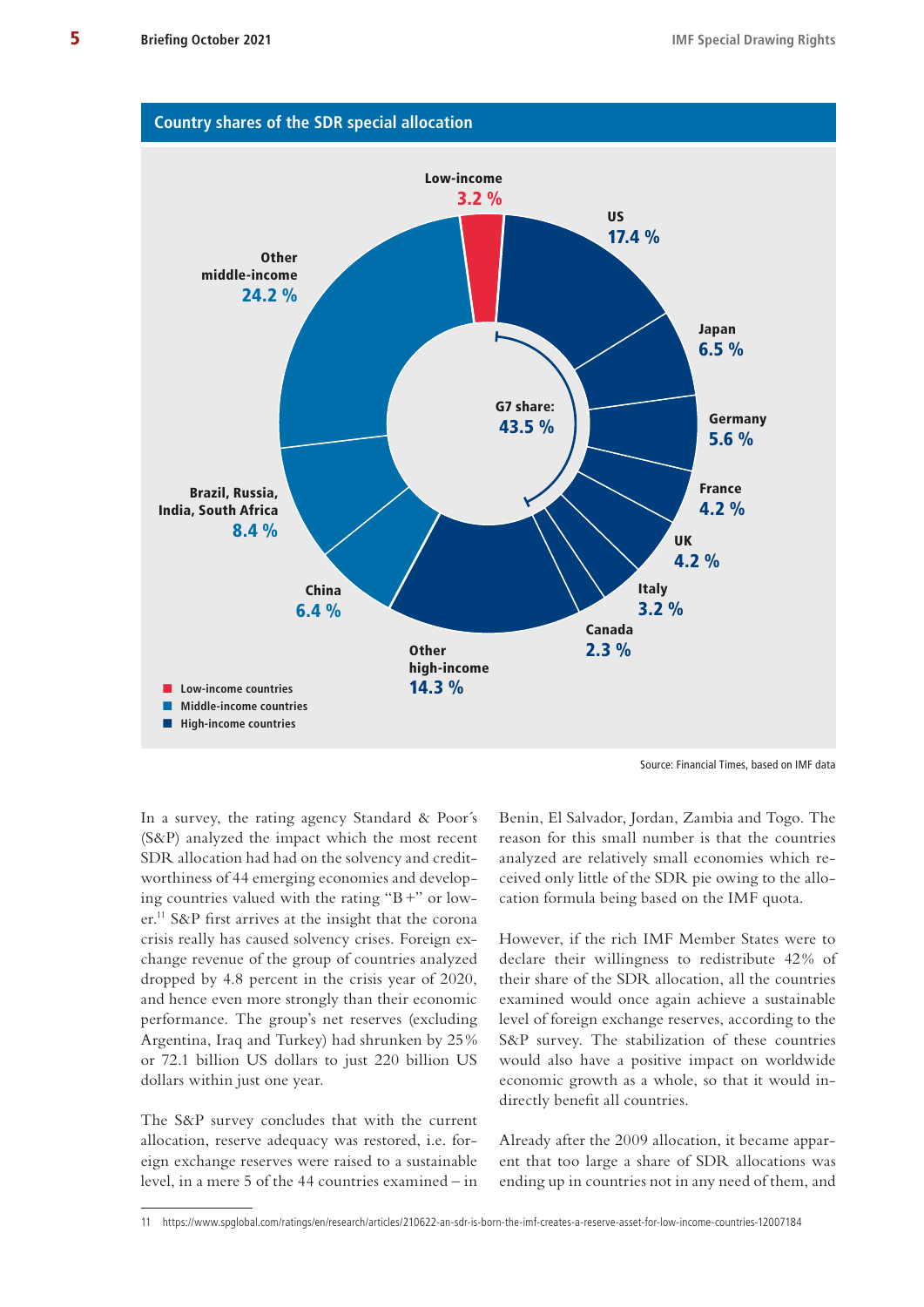<span id="page-5-0"></span>that they were therefore lying idle in central bank accounts in the Global North. The UN demanded as early as 2011 that future SDR allocations be distributed in a more needs-oriented manner benefiting the developing countries in the future.<sup>12</sup> Since no reforms were carried out in this respect at the IMF in the past decade, the lion's share of the new allocations has also been received by the wrong countries.

Regarding a reform of the IMF, the urgent question arises how the distribution process can be optimized in the future to make more use of SDR allocations to support countries experiencing financial difficulties and to support implementing Agenda 2030. As far as the latest allocation is concerned, the task to address is that of making the large share of unused SDRs in rich countries usable through rechanneling.

#### **What can the SDRs be used for?**

As yet, only little experience has been gathered regarding the practical use of SDRs. After all, together with the 2009 precedent, this is only the second time that a major SDR allocation has taken place. First of all, it has to be noted that SDRs can be directly used for only a few monetary purposes, such as payments to the IMF, to multilateral development banks, or for transactions among central banks. In order to be used for "fiscal" purposes of any kind, whether it be investment programs to stimulate the economy, social welfare programs, vaccination campaigns or measures to combat climate change, the SDRs first of all have to be changed into hard currency such as the US dollar, the euro, the yen or the renminbi. This is possible at any time since the IMF set of rules oblige Member States controlling these currencies to exchange currency.<sup>13</sup>

#### **Currency reserves**

Frequently, SDRs are also simply kept as currency reserves in central bank accounts. This may sound unproductive, but for developing countries in particular, it is a legitimate purpose. Not only do larger currency reserves generally promote stability, their level is also a crucial criterion for the risk premium which a country and all the borrowers in this country have to pay if they wish to take out a loan on international capital markets. The higher the currency reserves, the more cheaply a country will be able to obtain capital, and therefore the lower interest expenses will be for foreign debt.

In many developing countries, the currency reserves consist of foreign exchange – usually US dollars – which had to be mobilized on international

capital markets via expensive loans or bonds. SDRs can replace such expensive loans, the interest rates of which are often 10 percent or more. A country now having received SDRs worth 1 billion US dollars could correspondingly reduce its US dollar reserves by 1 billion, thus saving 100 million dollars a year in interest rates, which would release scarce funds for other purposes.

#### **Fiscal spending**

However, in many developing countries, in the midst of the COVID-19 crisis, there is an acute need of finance to support state budgets. The crisis has led to a scissors effect which has caused a humanitarian crisis in many countries. Traditional sources of income such as tax revenue have dried up through the recession, whereas additional spending on social welfare programs or healthcare should have taken place but was impossible for many governments of poorer countries owing to a lack of recourses. As a result, poor and vulnerable groups of the population in particular are affected by the lack of finance for healthcare and social welfare programs.

Fresh finance could for example enable countries in the Global South to at last provide their population with vaccines and thus create more vaccine justice between North and South. Overall, of course, the financial requirements for restoration after the corona crisis in the sense of Building Back Better are enormous. Here, the IMF SDR injection Kristalina Georgieva called the allocation "a shot in the arm for the global economy at a time of unprecedented crisis" 14 can at least fill some gaps. The 2009

<sup>12</sup> [https://www.un.org/en/development/desa/policy/wess/wess\\_current/2012wess.pdf](https://www.un.org/en/development/desa/policy/wess/wess_current/2012wess.pdf)

<sup>13</sup> This can be done up to a certain limit set by double the amount of their own SDR allocation.

<sup>14</sup> <https://www.imf.org/en/News/Articles/2021/07/30/pr21235-imf-governors-approve-a-historic-us-650-billion-sdr-allocation-of-special-drawing-rights>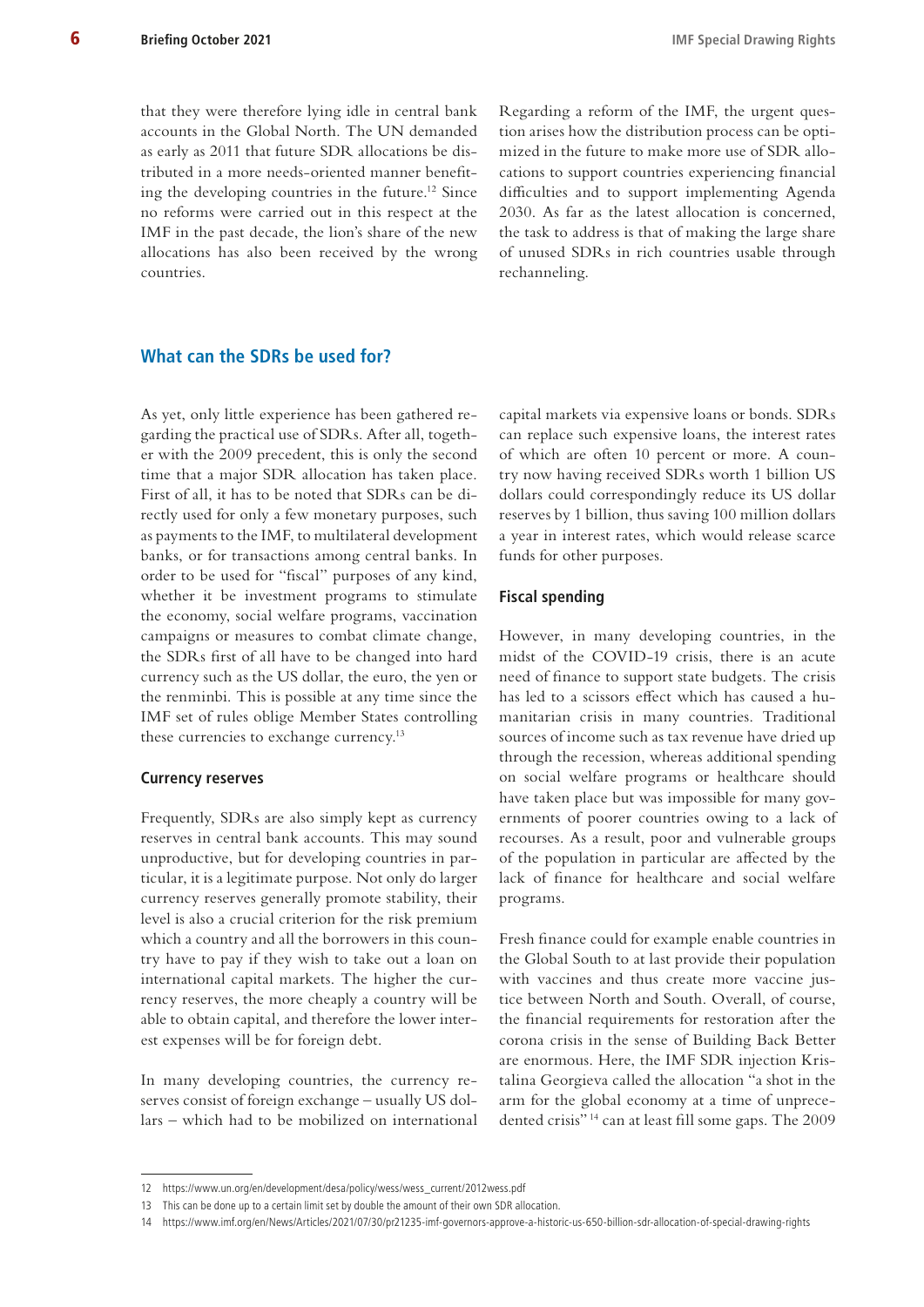<span id="page-6-0"></span>allocation was already used by many countries for fiscal purposes, also by European countries such as Bosnia, Serbia and Ukraine.15

In order to be employed for fiscal purposes such as investments in social and health sectors, or also in infrastructure and economic development, the SDRs have to be added to the state budget. A recent survey by Ecuadorean economist and former presidential candidate Andrés Arauz for Latindadd identifies four ways in which this can be done:

- 1. Central banks can immediately instruct the IMF's SDR department to change the SDRs into US dollars or euros. Subsequently, the central bank credits the US dollar deposit to the ministry of finance's account at the central bank. The ministry of finance designates the amount as capital revenue in the budget and can cover expenditures. This model was used in Ecuador in 2009.
- 2. Countries can set up Exchange Stabilization Funds (ESFs) into which the SDRs are paid. Having received the SDRs, it issues securities, so-called SDR certificates, and sells them to the central bank, which then pays the corresponding amount in US dollars to the ministry of finance

and now is holder of the SDR certificates. This is the model which the USA is applying. The precondition for this is that the SDRs go directly from the IMF to the government's ESF, and not to the central bank.

- 3. If the SDRs first go to the central bank, the latter can book this allocation as extraordinary revenue or otherwise in its balance, which, after the annual statement of accounts, allows a sum of the same amount to be paid out to the ministry of finance as a dividend. With a corresponding agreement, this can already be accomplished before the fiscal year draws to a close.
- 4. Finally, the central bank can also credit the SDRs to its balance, which raises its asset side level as well. It subsequently buys securities of the same value from the government, in national or foreign currency.

Which approach is optimal depends on the institutional circumstances of each country. However, the Latindadd survey shows that in each system, there is a way to employ SDRs for concrete budgetary purposes as well. Thus new and additional measures to counter the COVID-19 crisis can quickly be financed.16

## **What options are there for a rechanneling of SDRs?**

Since the lion's share of the SDR allocations went to countries which do not need them, the question arises how this share can be channeled towards sensible purposes and effectively be used. This rechanneling is all the more urgent since the latest SDR special allocation's volume is so low owing to the political majority situation in the USA. This makes it all the more important to keep the worldwide share of unused SDRs as low as possible. The discussion on rechanneling is in full swing, and in some countries, concrete steps have already been initiated. Here too, there are different options:

#### **Rechanneling by the IMF**

Since the SDRs are, as it were, the IMF's currency, it suggests itself to also use IMF instruments for rechanneling. Member States can also pay contributions to the IMF in SDRs. Especially in the

case of payments to the Poverty and Growth Trust (PRGT), this is not unusual. As an existing IMF facility, the PRGT awards loans currently interest-free to low-income countries. However, the PRGT cannot award any loans to middle-income countries.

In the current debate, the IMF itself has suggested a new instrument which middle-income countries would also have access to: a new Resilience and Sustainability Trust (RST). The RST also ought to be able to focus its operations more on individual topics, for example on financing measures in the area of adaptation to and mitigation of climate change. However, critics argue that engaging in climate financing would mean overstretching the IMF's mandate, and that such steps had better be left to specialized funds and development banks.<sup>17</sup>

<sup>15</sup> For a full list, see p. 12 in [http://www.latindadd.org/wp-content/uploads/2021/08/Handbook-for-the-use-of-SZRs-for-Fiscal\\_Purposes.pdf](http://www.latindadd.org/wp-content/uploads/2021/08/Handbook-for-the-use-of-SZRs-for-Fiscal_Purposes.pdf)

<sup>16</sup> Cf. pp. 15-20 in [http://www.latindadd.org/wp-content/uploads/2021/08/Handbook-for-the-use-of-SZRs-for-Fiscal\\_Purposes.pdf](http://www.latindadd.org/wp-content/uploads/2021/08/Handbook-for-the-use-of-SZRs-for-Fiscal_Purposes.pdf)

<sup>17</sup> <https://www.imf.org/en/News/Articles/2021/07/11/sp071121-md-on-global-policies-and-climate-change>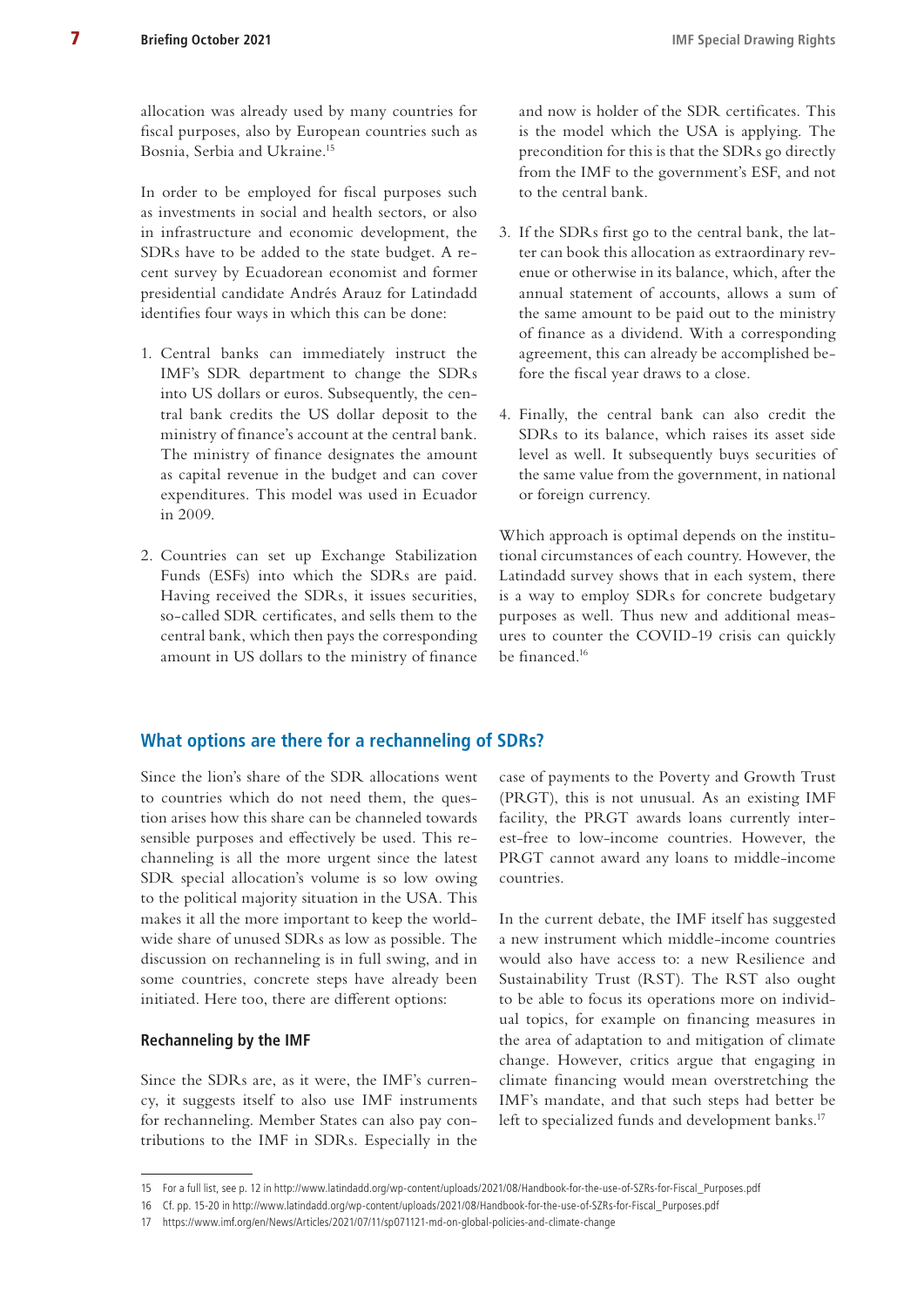#### <span id="page-7-0"></span>**Rechanneling by other prescribed holders**

As prescribed holders, numerous development banks can also receive the contributions of their member states in SDRs and thus finance their programs. The group of prescribed holders currently comprises 15 international organizations, which together cover all of the world's major regions. It would also be conceivable to extend this group to new funds and facilities.

# **Prescribed holders of SDRs**

African Development Bank African Development Fund Arab Monetary Fund Asian Development Bank Bank for International Settlements Bank of Central African States Central Bank of West African States Eastern Caribbean Central Bank European Central Bank International Bank for Reconstruction and Development International Development Association International Fund for Agricultural Development Islamic Development Bank Latin American Reserve Fund Nordic Investment Bank

# **Redirection via the ACT Accelerator or the Green Climate Fund**

It is incontestable that financing vaccination campaigns and combating global warming belong to the most urgent tasks of our times. In this context, it is embarrassing that the programs of the international community combined in the Access to COVID-19 Tools (ACT) Accelerator to address the COVID pandemic in countries which are not capable of doing this themselves continue to be massively underfunded. In the field of climate change, too, rich countries have not fulfilled their pledge of years ago to make an annual 100 billion dollars available for climate financing.

So here, it would be a straightforward decision for rich countries to redirect their unused SDRs to the ACT Accelerator or to climate instruments such as the Green Climate Fund and thus make them available for sustainable development targets. One problem is that these have so far not belonged to the prescribed holders of SDRs who are allowed to make payments in SDRs. But with the respective political commitment, a solution to this problem could also be quickly found. For example, one of the prescribed holders could be inserted into the financing process, or, as described above, the countries could first change the SDRs into fiscal resources in order to then transfer them as US dollars or euros. If the resources were then paid out as grants, this would also create the advantage for the recipient that no new debts would thus arise a major advantage compared to redistribution via an IMF facility or loans from a multilateral development bank.

#### **What is the situation like in Germany?**

Already early in the corona crisis, Germany had called for an SDR allocation by the IMF. This was explicitly referred to by Federal Chancellor Merkel at the United Nations in May 2020. In early August 2021, Finance Minister Scholz welcomed the fact that a decision had at last been taken regarding allocation, and in particular stressed its value for the emerging economies and developing countries.18 Germany also supports the resolution of the

G7 Summit Carbis Bay of June 2021, in which the G7 committed to the redistribution of SDRs or an equivalent amount of budget loans and seek a global target of 100 billion dollars.19 French President Macron explicitly called for a redistribution for the benefit of African countries.<sup>20</sup> So political pressure on Germany is high, also because close partners like the USA have already introduced the necessary administrative steps.<sup>21</sup>

<sup>18</sup> [https://www.bundesfinanzministerium.de/Content/DE/Pressemitteilungen/Finanzpolitik/2021/08/2021-08-03-scholz-begruesst-historische-entscheidung](https://www.bundesfinanzministerium.de/Content/DE/Pressemitteilungen/Finanzpolitik/2021/08/2021-08-03-scholz-begruesst-historische-entscheidung-iwf.html)[iwf.html](https://www.bundesfinanzministerium.de/Content/DE/Pressemitteilungen/Finanzpolitik/2021/08/2021-08-03-scholz-begruesst-historische-entscheidung-iwf.html)

<sup>19</sup> <https://www.g7uk.org/wp-content/uploads/2021/06/Carbis-Bay-G7-Summit-Communique-PDF-430KB-25-pages-3-1.pdf>Paragraph 65

<sup>20</sup> <https://taz.de/IWF-Hilfe-zur-Pandemiebekaempfung/!5786540&SuchRahmen=Print/>

<sup>21</sup> The US government motioned parliament to use SDRs to the tune of 21 billion US dollars for loans provided by the IMF for the PRGT.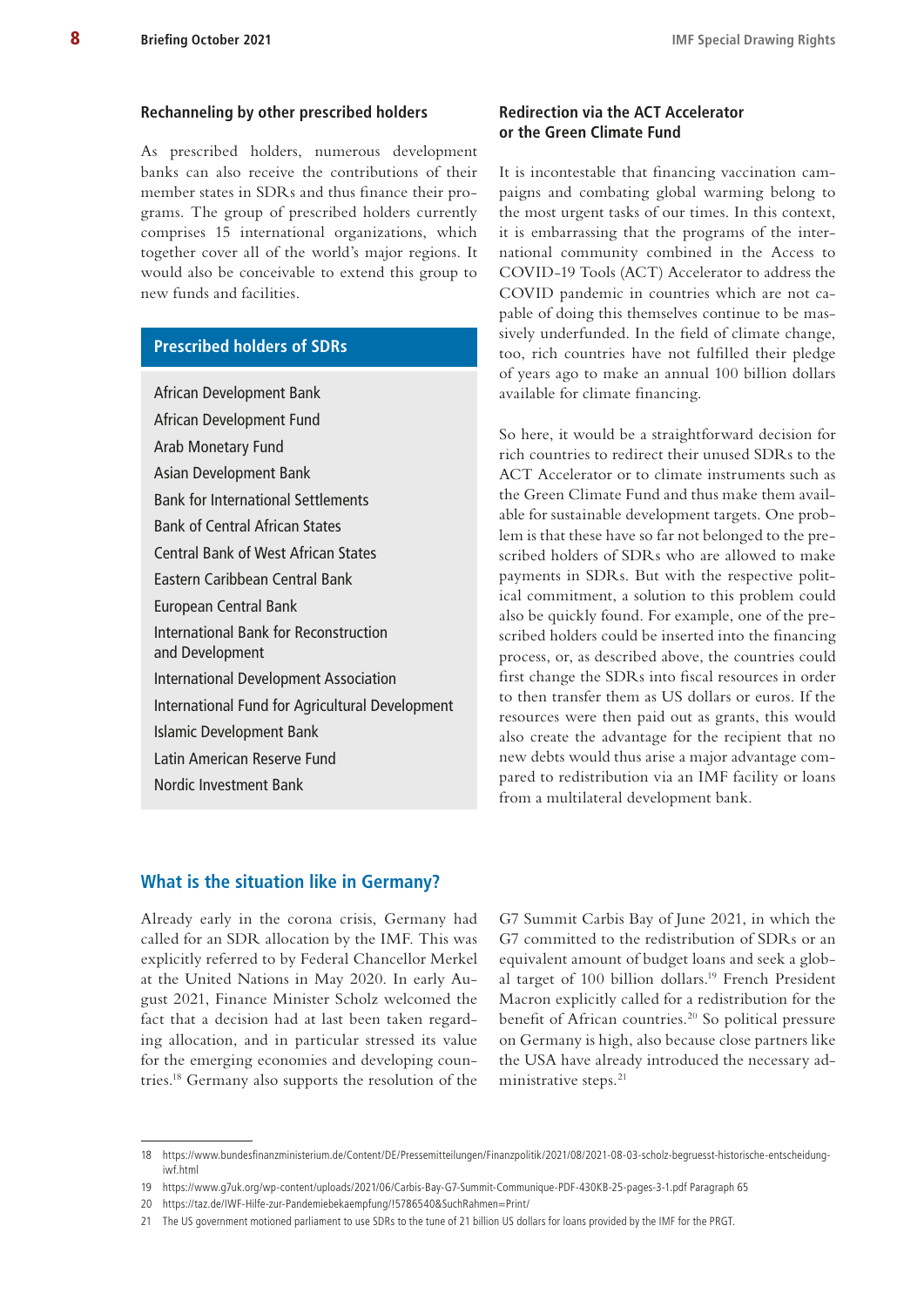On August 23 2021, Germany received 25.5 billion SDRs from the IMF. This sum was initially credited to the Bundesbank. Germany only has very vague regulations on the handling of SDRs, unlike the USA, for example, where this is governed by a special law.22 The term occurs just once in Article 3 of the German IMF law of 1976, which states that SDRs are to be transferred to the Bundesbank. But the IMF law makes no reference to potential purposes of using SDRs or to options for reallocation.<sup>23</sup>

Neither does the 1992 Federal Bank Law (Bundesbankgesetz) offer any guidelines, since it contains no provisions on SDRs. It is obvious that the legislator saw no priority in the issue of using more substantial SDR allocations in 1976 and 1992. After all, this issue only arose for the first time in 2009, and then reemerged just recently. In any case, the relevance of national legislation in this context is controversial. In the Latindadd survey referred to above, Arauz argues that the IMF Articles of Agreement define the sovereign Member States as the recipients of the SDRs and that the central banks merely act as agents who are not in a position to deny governments access to the SDRs. As an international agreement, the IMF Articles of Agreement are superior to national law, Arauz maintains.<sup>24</sup>

Responding to a civil society inquiry, the German Bundesbank announced that it booked in SDRs received in Germany as currency reserves. In the central bank's balance sheet, they were referred to as claims on the IMF, together with a corresponding counterpart on the liabilities side. Thus SDR allocation acted merely as extending the balance sheet.<sup>25</sup> The volume of the huge SDR allocation to Germany really is as high as the entire amount of foreign currency reserves which the Federal Bank previously held.26 Since no one has so far doubted that Germany's currency reserves are insufficient for their purposes, raising these reserves by the amount of the current SDR allocation has no recognizable additional benefit, neither for Germany, nor for the rest of the world.

Regarding their use for other purposes, the Bundesbank has so far mainly rejected corresponding political inquiries, referring as a rule to the Bundesbank not being allowed to give away Federal reserves, or stating it is not holding responsibility. Regarding the PRGT, the Bundesbank states: "The SDRs allocated to Germany are not available for award as loans by the Bundesbank to the Poverty Reduction and Growth Trust (PRGT), which is a trustee fund administrated by the IMF. The same applies to possibly newly created, similar trustee funds. The reason for this is that such sums do not represent any obligation arising from Germany's IMF membership for which the Bundesbank would be responsible in accordance with the (German) IMF law. Donations or grants comprising SDRs to the PRGT or similar trustee funds are ruled out as well. There are no legal regulations allowing the Bundesbank to award such donations or grants." <sup>27</sup>

However, the Bundesbank's argument is based on the assumption that SDRs are currency reserves in the narrow sense. Here, the IMF itself has a different view, which it has once again clarified in the context of the current SDR allocation: "Once allocated, members can hold their SDRs as part of their foreign exchange reserves or sell or use part or all of their SDR allocations. Members can exchange SDRs for freely usable currencies among themselves and with prescribed holders. (& ) IMF members can also use SDRs in a range of other authorized operations among themselves (e.g., loans, payment of obligations, pledges) and in operations and transactions involving the IMF, such as the payment of interest on and repayment of loans, or payment for quota increases." <sup>28</sup>

So from the angle of the IMF, there is no reason for Member States to adhere to more stringent restrictions. On the contrary, the purpose of the special allocation is to stimulate the world economy in general, and in particular, to create new resources for the most vulnerable countries. This can only be achieved if a maximum share of SDRs is effectively employed.

<sup>22</sup> <https://www.govinfo.gov/content/pkg/STATUTE-82/pdf/STATUTE-82-Pg188.pdf>

<sup>23</sup> Assets (special drawing rights, sums in Deutschmarks or foreign currency or gold), to be provided to fulfill claims by the Federal Republic of Germany resulting from its membership of the International Monetary Fund are transferred to the German Bundesbank. [https://www.bgbl.de/xaver/](https://www.bgbl.de/xaver/bgbl/start.xav?startbk=Bundesanzeiger_BGBl&start=//*) [bgbl/start.xav?startbk=Bundesanzeiger\\_BGBl&start=//\\*](https://www.bgbl.de/xaver/bgbl/start.xav?startbk=Bundesanzeiger_BGBl&start=//*)%5b@attr\_id=%27bgbl278s0013.pdf%27%5d#\_\_bgbl\_\_%2F%2F\*%5B%40attr\_ id%3D%27bgbl278s0013.pdf%27%5D\_\_1629377124148

<sup>24</sup> [http://www.latindadd.org/wp-content/uploads/2021/08/Handbook-for-the-use-of-SDRs-for-Fiscal\\_Purposes.pdf](http://www.latindadd.org/wp-content/uploads/2021/08/Handbook-for-the-use-of-SDRs-for-Fiscal_Purposes.pdf)

<sup>25</sup> Civil society actors have addressed several inquiries to the Bundesbank. Special thanks for this above all goes to Malina Stutz [\(erlassjahr.de\)](http://erlassjahr.de) and Wolfgang Obenland (Forum Environment and Development).

<sup>26</sup> The item Credits in banks, securities, foreign loans and other foreign assets was at a total of 30 billion euros in late 2020. [https://www.bundesbank.de/](https://www.bundesbank.de/resource/blob/860410/75654099b0a3b19e9869982fa69d4a39/mL/2020-geschaeftsbericht-data.pdf) [resource/blob/860410/75654099b0a3b19e9869982fa69d4a39/mL/2020-geschaeftsbericht-data.pdf](https://www.bundesbank.de/resource/blob/860410/75654099b0a3b19e9869982fa69d4a39/mL/2020-geschaeftsbericht-data.pdf) p. 56

<sup>27</sup> Bundesbank reply to a written inquiry by civil society.

<sup>28</sup> <https://www.imf.org/en/About/FAQ/special-drawing-right>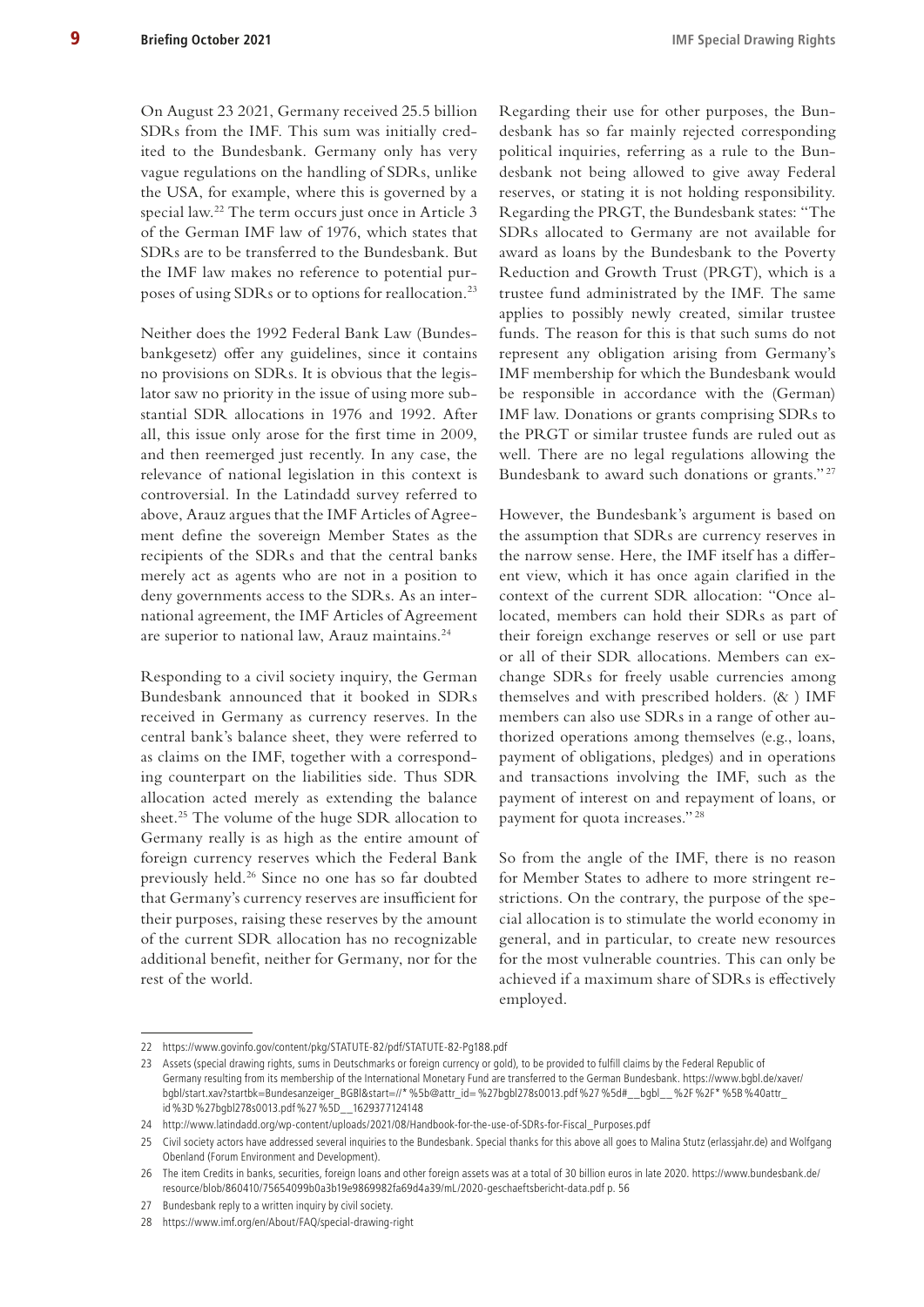<span id="page-9-0"></span>There is enough demand. For example, according to the World Health Organization (WHO), the financing gap in the ACT Accelerator, with which the COVID vaccinations, tests and therapies are financed in the Global South, is at a current 16.6 billion US dollars.<sup>29</sup> With the amount currently residing in the accounts of the Bundesbank, this gap could be filled completely. The humanitarian

crisis in the Global South could then be mitigated, and the basis for a sustainable recovery after the COVID-19 crisis could be created which would also benefit Germany. Much can be gained through the reallocation of the German SDR share, and apart from the low interest rates of 0.05% for the recipient countries and a lower Federal Bank balance, there is nothing to lose.

## **What role can SDRs play beyond the crisis in development financing?**

The IMF special drawing rights also play a role in the discussion over innovative financing instruments. Already in 2012, the UN emphasized that SDRs could contribute an additional 100 billion US dollars to finance development and global public goods as well as to combat climate change, and could do so each year.<sup>30</sup> Here, the UN experts recommended the simultaneous use of two instruments: both annual special allocations and the rededication of existing SDRs.

Furthermore, in annual allocations, the distribution formula ought to be altered so that the new allocations would benefit developing countries to a greater degree. According to the proposal, at least two thirds ought to go to developing countries. Bit by bit, these could then replace their currency reserves, which nowadays consist of hard currency reserves saved with great effort or borrowed on the financial markets at sometimes excessive interest rates. While the SDRs would thus not immediately be used for development financing, they would indirectly release budgetary funds currently tied into foreign exchange reserves which could in future be used to finance sustainable development targets.

The second proposal centers on the rededication of unused SDRs. The first major IMF special allocation in 2009 suffered from distribution according to the existing IMF quota not resulting in new SDRs going where they were needed in the Global South.

Unused SDRs could be used to leverage additional development financing by being employed to buy bonds from multinational development banks in order to raise the latters capacity to award loans. They could also be paid into trustee funds as SDR equity. In 2012, the UN experts explicitly proposed the Green Climate Fund. With such a security, funds of this kind could acquire the tenfold volume of capital via bonds from the capital markets. If additionally existing risk requirements were lowered in this context, the SDRs could even retain their role as a reserve asset in the operation. The UN experts maintained that this was possible in analogy to the practice of several countries to transfer surplus currency reserves to Sovereign Wealth Funds.

The proposal to apply SDRs in development financing has also been broadly welcomed by civil society. Already in 2015, one of international civil society's chief demands on the occasion of the Third UN Conference on Financing for Development in Addis Ababa was: "Issuing 250 billion US-Dollar in new SDRs annually, with the allocation based on economic need and the majority going to developing countries, and amending the IMF's Articles of Agreement to allow this." 31 This would at least provide one supporting pillar to place financing Agenda 2030 and the Sustainable Development Goals on a sound basis.

<sup>29</sup> as of August 13 2021; <https://www.who.int/publications/m/item/access-to-covid-19-tools-tracker>

<sup>30</sup> World Economic and Social Survey (WESS) 2012: In Search of New Development Finance; [https://www.un.org/en/development/desa/publications/](https://www.un.org/en/development/desa/publications/wess2012.html) [wess2012.html](https://www.un.org/en/development/desa/publications/wess2012.html)

<sup>31</sup> [https://www.globaltaxjustice.org/sites/default/files/Eurodad-FfD-position-paper-English1\\_0.pdf](https://www.globaltaxjustice.org/sites/default/files/Eurodad-FfD-position-paper-English1_0.pdf)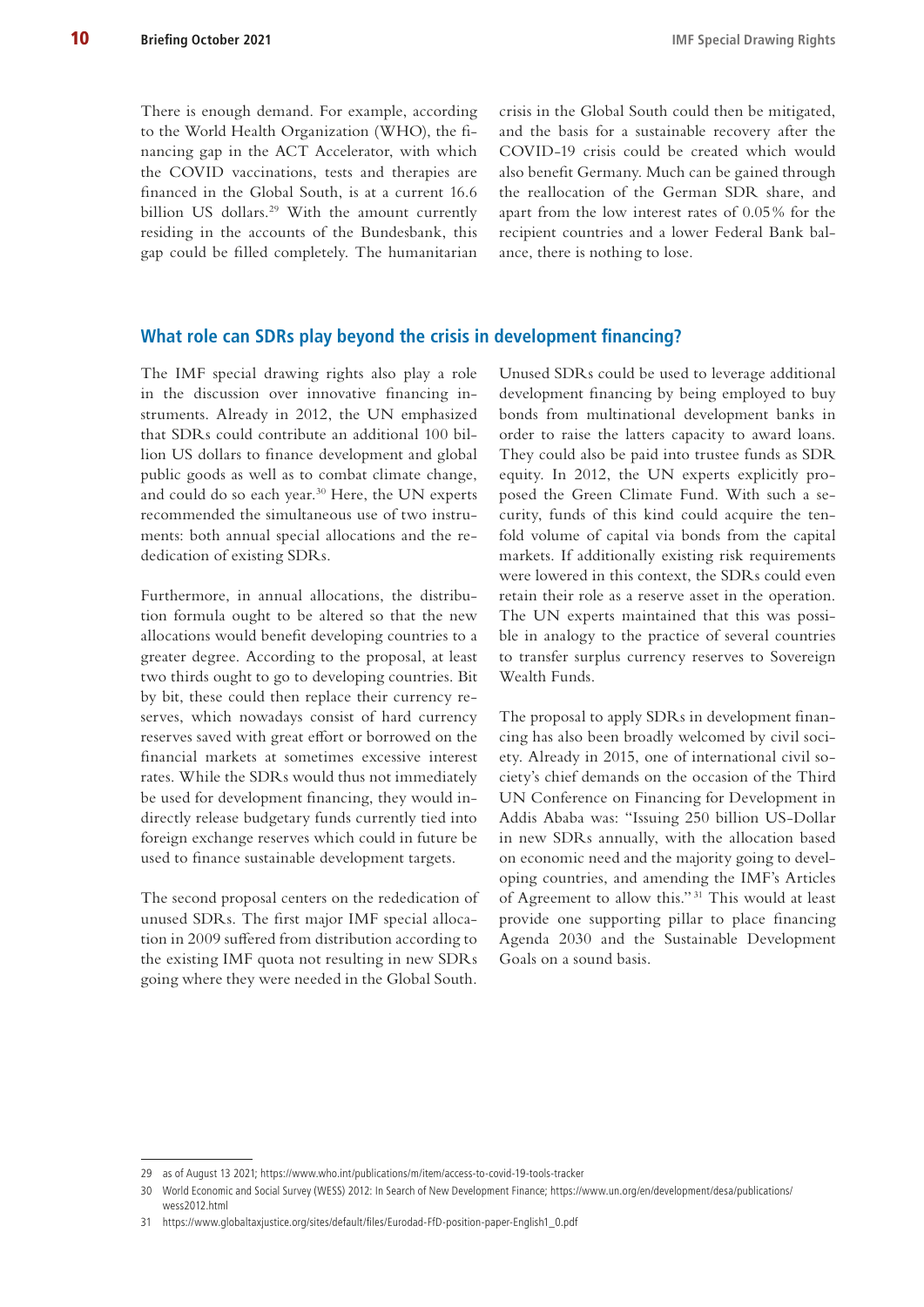#### <span id="page-10-0"></span>**Conclusion**

In quantitative terms, the special allocation of SDRs to the tune of 650 billion US dollars represents what has so far been the most significant response by an international organization to the COVID-19 crisis. The additional funds can be used for numerous crisis-relevant purposes. Especially for countries in the Global South, which, unlike rich countries, have been able to mobilize only little finance of their own, SDRs represent a welcome cash injection, the long hoped for shot in the arm, as IMF head Georgieva put it.

However, a number of obstacles have arisen which prevent these measures from developing their impact to the full. Allocation has been delayed for political reasons, and it is only taking place 17 months after the onset of the corona crisis. Also for political reasons, at 650 billion US dollars, the allocation remains below actual requirements, which the UN has put at 1 trillion US dollars and civil society at 3 billion US dollars. Since allocations are distributed among all IMF Member States corresponding to their quota, even this measure offers the richer countries more benefit than the poorer ones. So under the current IMF provisions, it only contributes to creating more just relations between the North and the South to a limited degree.

Rich countries can, and should, redistribute their allocations. There are numerous ways and channels to accomplish this, some of which are referred to in this briefing. An optimal approach which is also emphatically called for by civil society would be to retain certain features of SDRs, including that SDR reallocation does not create any new debt, and that it is free from policy conditions.<sup>32</sup>

Whereas other countries have already taken steps towards rechanneling, Germany has not moved so far. The Bundesbank has interpreted the vague legal framework provided by the 1976 IMF law in its own favor and assumed control of German SDR allocation, to which the Federal Government has as yet not objected.

Despite the IMF explicitly having defined the purpose of allocation as that of providing poorer countries with resources to cope with the crisis, the Bundesbank firmly rejects any use for development cooperation purposes or global tasks such as combating the COVID pandemic or global warming, referring to its not being responsible for such tasks. However, the Bundesbank does not mention any other sensible use of the SDRs, resulting in more than 25 billion SDRs, and thus more than 5 percent of the entire IMF special allocation remaining unused and parked in Bundesbank accounts. As explained above, the amount in question would for example be sufficient to completely fill the financing gap in the ACT Accelerator and thus create worldwide access to COVID-19 tests, therapies and vaccines.

While the political discussion over the use of new SDR allocation has only just started in Germany, a number of lessons can already be learnt from the international debate. In Germany, the legislator's handling of SDRs ought to be newly clarified in the light of the special allocation campaigns of 2009 and 2021. The agenda for IWF reform should include how future SDR allocations ought to be approved and designed in order to be carried out in time and for SDRs to be distributed according to need. Urgent steps ought to be taken to prevent ending up with a too little too late allocation in the next crisis, and the problems with reallocation in a second step could be avoided if SDR allocation were to already reach its target in the first step.

Such reform steps are all the more important since the SDRs could still be looking forward to a great future. In academic debate, the view has been maintained for more than a decade that regular SDR allocations can be used as a development financing instrument, and can complement the traditional system of Official Development Assistance (ODA). Given the urgency of finding effective financing approaches for Agenda 2030 and the global climate goals, once the COVID-19 crisis is over, the slogan could indeed be: SDR to the rescue!

<sup>32</sup> <https://www.globalpolicy.org/en/news/2021-09-29/open-letter-g20-finance-ministers-central-bank-governors-and-imf-civil-society>